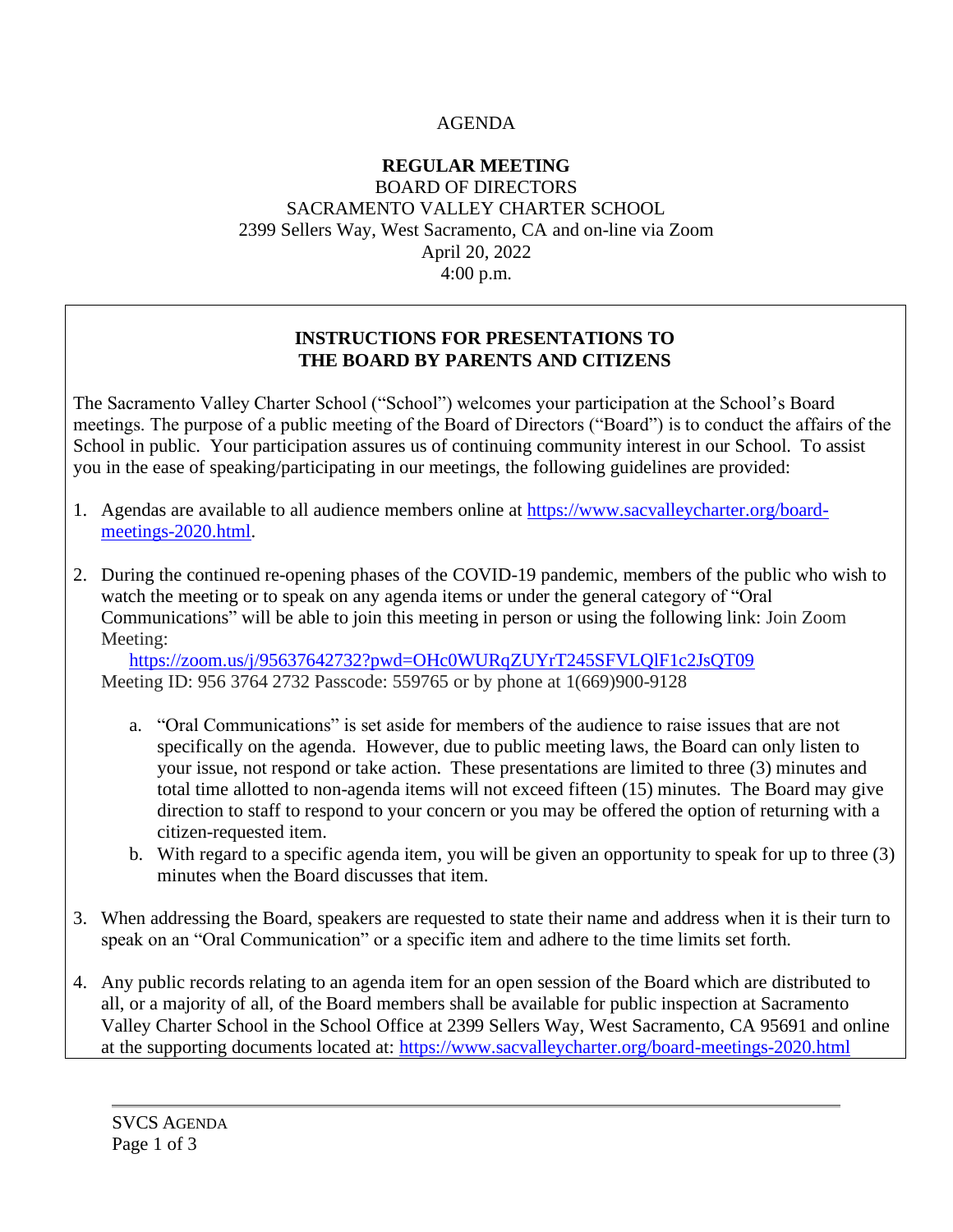### **I. PRELIMINARY**

### **A. CALL TO ORDER**

Meeting was called to order at \_\_\_\_\_\_\_\_\_\_\_\_\_\_\_\_.

### **B. ROLL CALL**

|                   | Present | Absent |
|-------------------|---------|--------|
| Chamkaur Dhatt    |         |        |
| Narinder Thandi   |         |        |
| Surjit S. Dhillon |         |        |
| Bhajan S. Bhinder |         |        |
| Daljit Ghuman     |         |        |

### **II. OPEN SESSION**

## **III. APPROVAL OF THE MEETING AGENDA**

### **IV. APPROVAL OF MEETING MINUTES:** February 9, 2022 Regular Meeting

### **V. COMMUNICATIONS**

- **A.** ORAL COMMUNICATIONS: Non-agenda items: no individual presentation shall be for more than three (3) minutes\* and the total time for this purpose shall not exceed fifteen (15) minutes. Ordinarily, Board members will not respond to presentations and no action can be taken. However, the Board may give direction to staff following a presentation. \*Persons requiring an interpreter shall receive a maximum of six (6) minutes.
- **B.** FOR INFORMATION: BOARD/STAFF DISCUSSIONS: Board and staff discuss items of mutual interest.
- **VI. CONSENT AGENDA ITEMS:** All matters listed under the consent agenda are considered by the Board to be routine and will be approved/enacted by the Board in one motion in the form listed below. Unless specifically requested by a Board member for further discussion or removed from the agenda, there will be no discussion of these items prior to the Board votes on them.

## **VII. ITEMS SCHEDULED FOR ACTION**

### **A. BUSINESS** (20 minutes)

- 1. Approve Revenue and Expense Reports
- 2. Approve Resolution #2021-22 007 to extend the option for teleconferencing Board meetings under emergency declarations
- 3. Approve a Memorandum of Understanding (MOU) with California State University for Social Emotional Learning (SEL)
- 4. Approve request for meeting date change for the June 8, 2022 meeting
- 5. Approve update to Safe Return to In-Person Instruction and Continuity of Services Plan
- 6. Approve update to the ESSER III Expenditure Plan